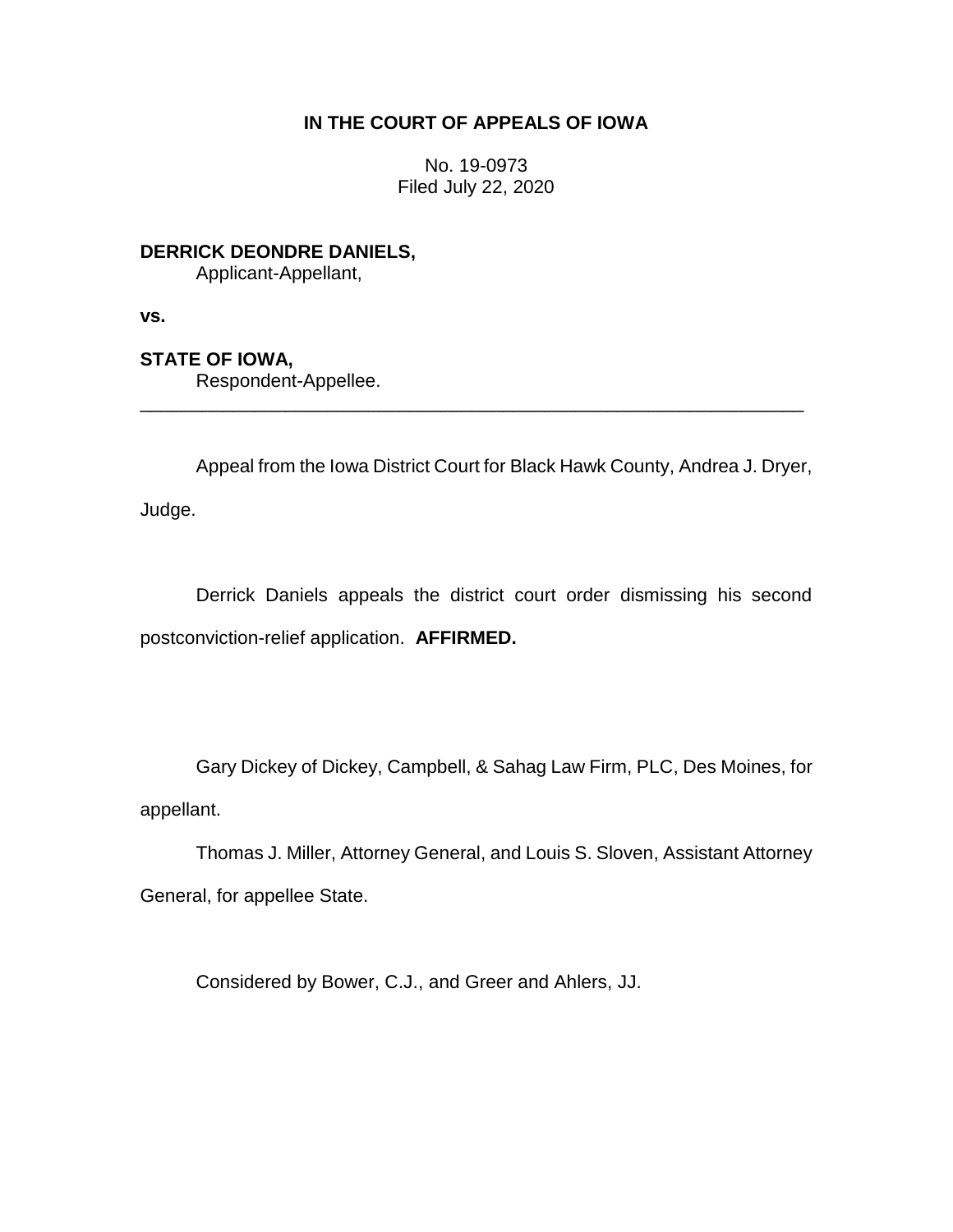### **AHLERS, Judge.**

Derrick Daniels appeals the district court order dismissing his second postconviction-relief (PCR) application on the State's motion to dismiss. The district court concluded Daniels's illegal-sentence claim was without merit, and the other grounds raised in the second application had already been adjudicated in Daniels's first PCR application and were thus barred under Iowa Code section

822.8 (2019).

## **I. Factual Background**

The facts of this case were summarized by the panel of our court that decided Daniels's direct appeal:

On January 6, 2013, the Waterloo Police Department was conducting surveillance of certain individuals and a vehicle believed to be involved in a cocaine trafficking operation. Officer Nicholas Barry was watching the Waterloo bus station when he saw an individual, later determined to be Derrick Daniels, get off of a Trail Ways bus arriving from Chicago. He was carrying a black duffle bag and walked toward a silver SUV. The silver SUV, driven by Latosha Daniels, had also been under surveillance by the police department. Daniels was observed getting into the vehicle carrying the black duffle bag. The vehicle was later stopped, and the duffle bag was found on the passenger side of the vehicle between Daniel's [sic] feet. The bag contained what was later determined to be almost seventy grams of cocaine base or crack cocaine. There was no drug stamp affixed to the duffle bag or the crack cocaine.

The silver vehicle driven by Latosha had been stopped earlier in the day and had been searched. It contained no black duffle bag at that time and had continued to be under surveillance until it was stopped after departing from the bus station. Immediately thereafter, Latosha's residence was searched. Plastic baggies, two razors, and an electronic scale were found, all items frequently used by drug dealers. A pill box bearing Derrick Daniels name was also found at the residence.

Daniels was arrested and charged with possession of cocaine base with the intent to deliver of less than fifty grams, which was later amended to more than fifty grams, and with possession of a controlled substance with no drug stamp affixed. While in jail, Daniels initiated a conversation with Deputy Sheriff Wayne Sidles in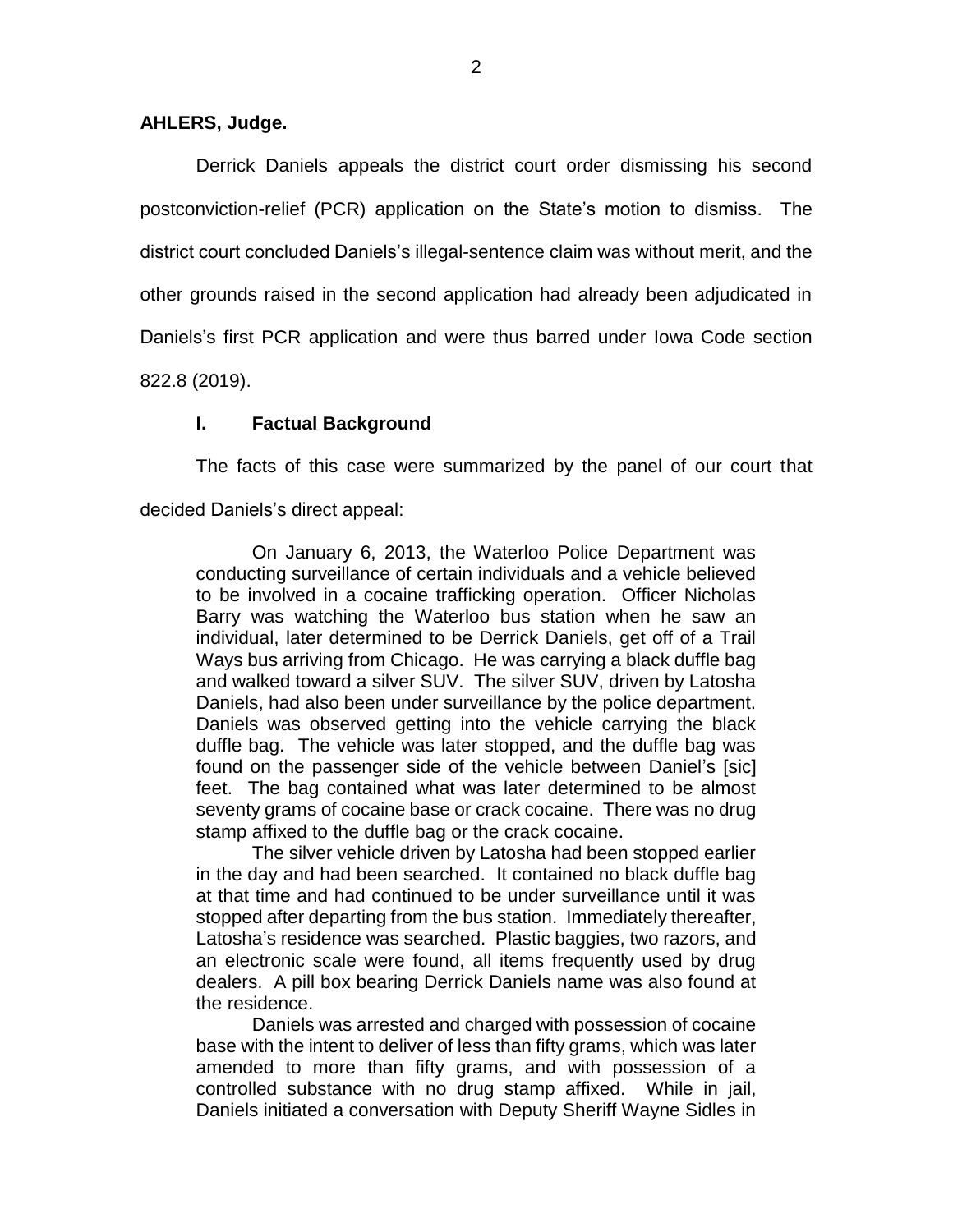which Daniels stated he brought the "stuff" back for "Big Wil" and indicated he wanted to cut a deal but terminated the conversation by indicating he wanted to talk to an attorney.

Daniels waived his right to a jury and stood trial before the court. Officer Joshua Zubak, a Waterloo police officer knowledgeable about the drug scene in Waterloo, testified that seventy grams of crack cocaine was not consistent with the amount ordinarily possessed by a user. He further testified that seventy grams of crack in Waterloo would sell for about \$100 per gram or \$7000.

Daniels was found guilty of possession of more than fifty grams of cocaine with intent to distribute and also of possession of a controlled substance without a tax stamp affixed. Daniels was sentenced to fifty years in prison with a mandatory one-third minimum sentence on the possession-with-intent-to-distribute charge and five years in prison on the charge of failure to affix a drug stamp. The sentences were ordered to run concurrently.

*State v. Daniels*, No. 14-1442, 2016 WL 5408279, at \*1 (Iowa Ct. App. Sept. 28,

2016). Our court affirmed Daniels's conviction. *Id.* at \*5.

In his first PCR appeal, Daniels alleged his PCR counsel was ineffective for

failing to argue his trial counsel should not have withdrawn a motion to suppress inculpatory statements he made to Deputy Sidles while in custody, which were captured on video. *Daniels v. State*, No. 17-0755, 2018 WL 3301826, at \*1 (Iowa Ct. App. July 5, 2018) (*Daniels II*). Daniels argued that, had his PCR counsel presented evidence related to Daniels's statements, his motion to suppress the statements would have been granted because "Daniels was not adequately informed of his *Miranda* rights, did not understand them, and did not knowingly and intelligently waive them, and consequently, his motion to suppress would have been granted." *Id.* at \*2 (footnote omitted); *see Miranda v. Arizona*, 384 U.S. 436, 479 (1966) (holding that a person in police custody "must be warned prior to any questioning that he has the right to remain silent, that anything he says can be used against him in a court of law, that he has the right to the presence of an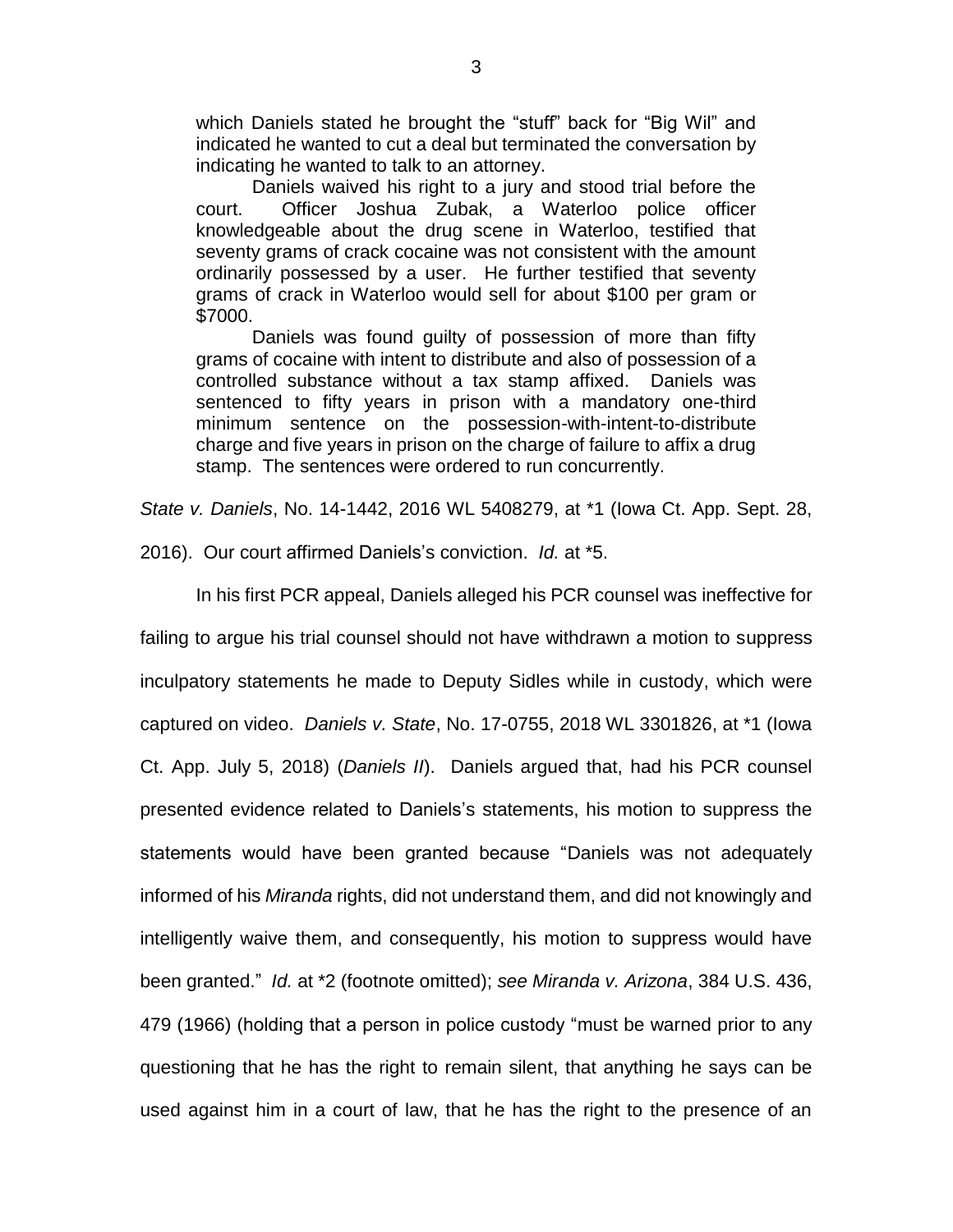attorney, and that if he cannot afford an attorney one will be appointed for him prior to any questioning if he so desires"). Rejecting Daniels's argument, a panel of our court concluded there was no reasonable probability Daniels could prevail at trial even if his statements were suppressed. *Id.*; *see State v. Harris*, 891 N.W.2d 182, 185–86 (Iowa 2017) ("Prejudice is established if 'there is a reasonable probability that, but for the counsel's unprofessional errors, the result of the proceeding would have been different.'" (quoting *State v. Reynolds*, 746 N.W.2d 837, 845 (Iowa 2008))).

Daniels filed this second PCR application in May 2018. In the PCR application, Daniels argued the district court abused its discretion by allowing his statements to Deputy Sidles to be admitted because the State had not provided the videotape to defense counsel before trial. Daniels further argued his trial counsel was ineffective for failing to move for a mistrial once the district court admitted his statements, and appellate and first PCR counsel were also ineffective for failing to argue trial counsel had been ineffective for that omission. He also argued his due-process rights were violated by admission of the video.

The State moved to dismiss, arguing the claims raised in the second PCR application had been raised in his previous appeals. After an unreported hearing, the district court granted the State's motion, holding Daniels's illegal-sentence claim was without merit and that Daniels's other claims had either already been raised or should have been raised either on direct appeal or in the first PCR application. 1 Daniels appeals.

 $\overline{a}$ 

 $1$  On March, 5, 2019, the day after the unreported hearing, Daniels filed a pro se document entitled "Notice to dismiss Pro se Supplemental Attachment To original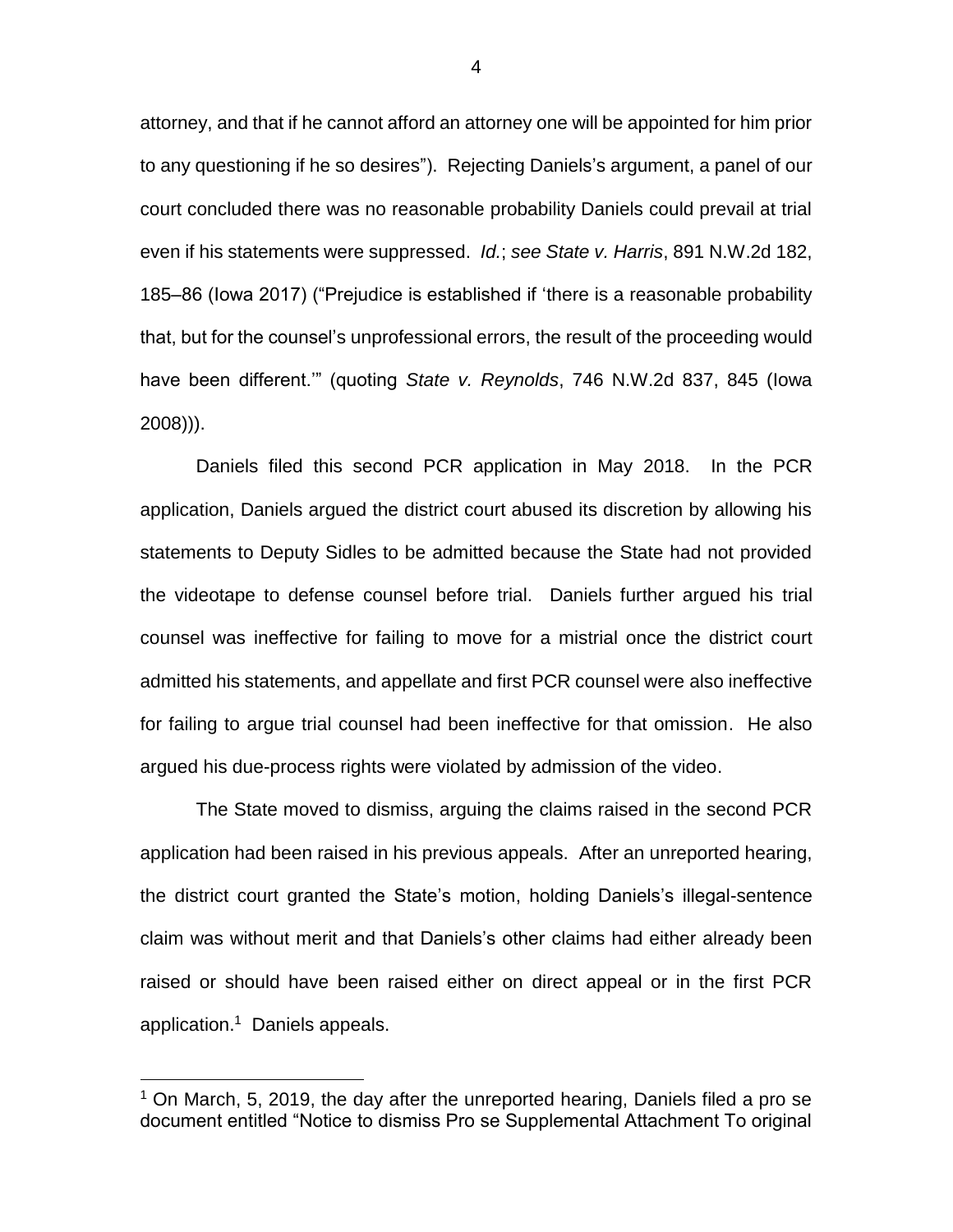### **II. Standard of Review**

We review the district court's grant of the State's motion to dismiss for correction of errors at law. *Allison v. State*, 914 N.W.2d 866, 870 (Iowa 2018). "However, when an applicant claims ineffective assistance of postconviction counsel, our review is de novo." *Goode v. State*, 920 N.W.2d 520, 523 (Iowa 2018).

### **III. Discussion**

 $\overline{a}$ 

The only issue Daniels raises on appeal is his claim prior appellate and first PCR counsel were ineffective in failing to raise a due-process challenge related to the admission of the video recording in which Daniels made incriminating statements. The district court concluded this claim in Daniels's second PCR application had already been finally adjudicated on direct appeal or in his first PCR proceeding. Alternatively, the district court concluded that, even if this claim had not been previously raised, there was not a sufficient reason for not raising it on direct appeal or in the prior PCR proceeding as addressed in Iowa Code section  $822.8$  (2019).<sup>2</sup> That provision states:

5

Application." In that document, Daniels referenced claims that his sentence was illegal and his statements to the investigating officer were involuntary. The district court referenced this filing in its ruling, finding the illegal-sentence claim to lack merit and finding the other grounds were either finally adjudicated or were not raised on direct appeal or in Daniels's first PCR proceeding. None of the issues raised in Daniels's March 5 filing are raised on appeal.

 $2$  Daniels also raised a number of other claims in his PCR application, including (1) the district court abused her discretion by admitting Daniels's statements; (2) the sentence was illegal and violated the Double Jeopardy Clauses of the United States and Iowa Constitutions; and (3) his statements were involuntary. The district court concluded Daniels's illegal-sentence claim was without merit and the other additional claims were barred under section 822.8. Daniels's appellate briefs do not address any of these claims or cite authority supporting them. As such, we conclude Daniels waived these claims. *See* Iowa R. App. P. 6.903(2)(g)(3)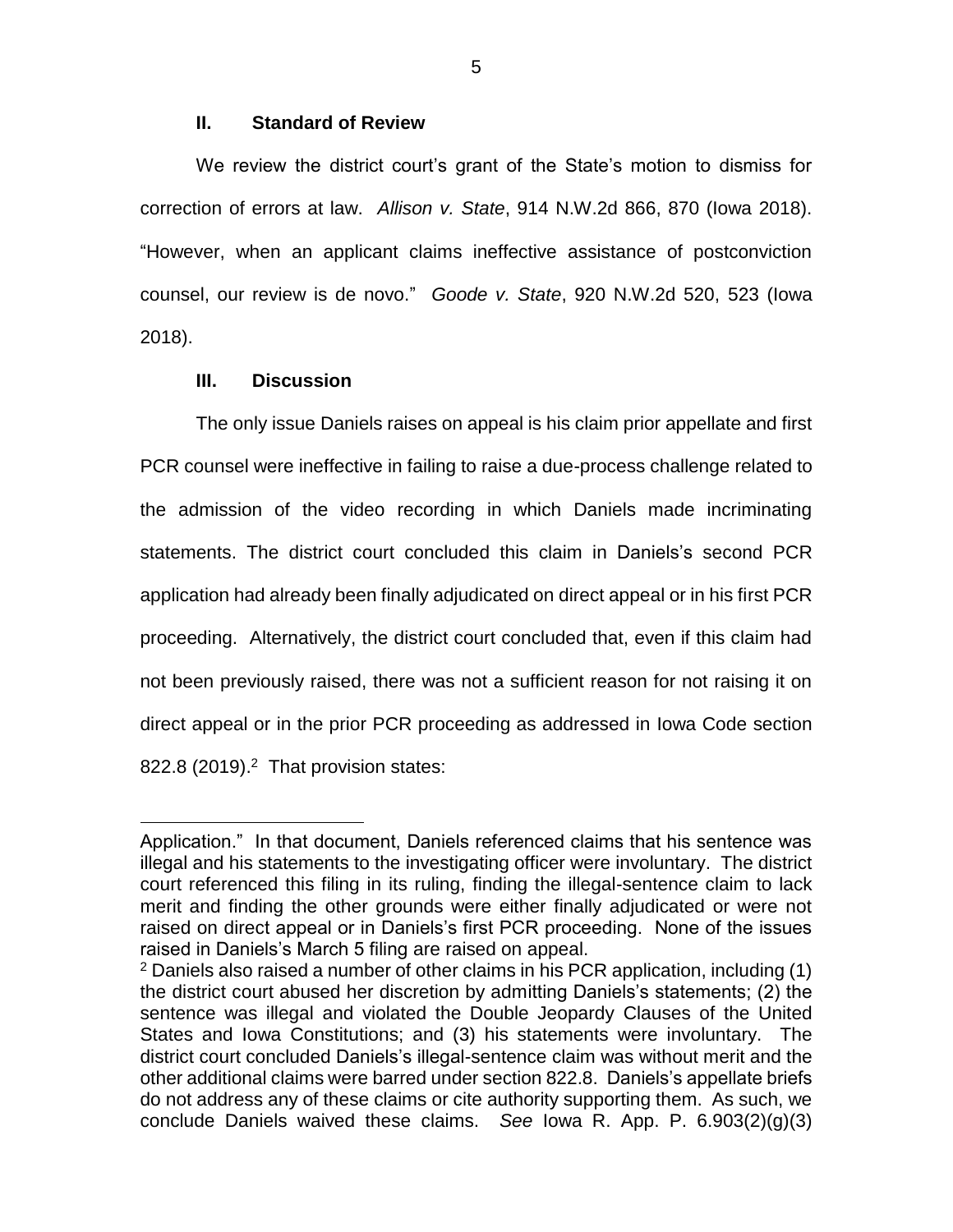All grounds for relief available to an applicant under this chapter must be raised in the applicant's original, supplemental or amended application. Any ground finally adjudicated or not raised, or knowingly, voluntarily, and intelligently waived in the proceeding that resulted in the conviction or sentence, or in any other proceeding the applicant has taken to secure relief, may not be the basis for a subsequent application, unless the court finds a ground for relief asserted which for sufficient reason was not asserted or was inadequately raised in the original, supplemental, or amended application.

Iowa Code § 822.8. "A post-conviction proceeding is not intended as a vehicle for relitigation, on the same factual basis, of issues previously adjudicated, and the principle of Res judicata bars additional litigation on this point." *Holmes v. State*, 775 N.W.2d. 733, 735 (Iowa Ct. App. 2009) (quoting *State v. Wetzel*, 192 N.W.2d 762, 764 (Iowa 1971)). But a second PCR application may be filed if counsel in the first PCR application "ineffectively fails to raise a ground for reversal." *Allison*, 914 N.W.2d at 890.

The issue raised in this appeal was finally adjudicated on appeal in Daniels's first PCR application. On appeal in the first PCR action, our court clearly ruled Daniels could not prevail on his claim of ineffective assistance of counsel related to admission of the video recording containing Daniels's incriminating statements because Daniels could not meet the prejudice prong of an ineffectiveassistance-of-counsel claim. *Daniels II*, 2018 WL 3301826, at \*2 ("[E]ven assuming Daniels's inculpatory statements were suppressed, there is no reasonable probability that he could prevail with the extensive evidence of Daniels's guilt properly admitted into the evidence."). Here, Daniels presents an

 $\overline{a}$ 

<sup>(&</sup>quot;Failure to cite authority in support of an issue may be deemed waiver of that issue.").